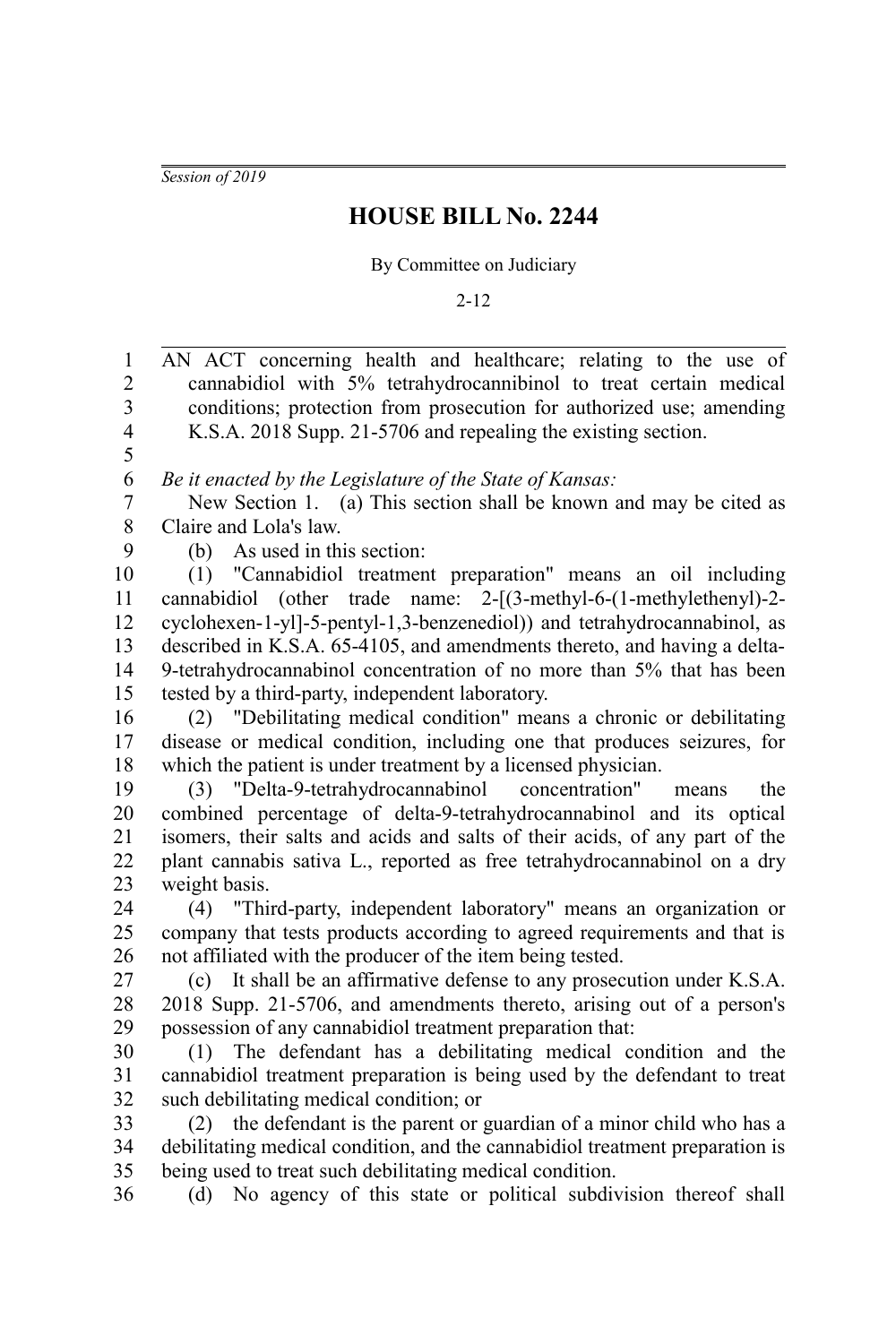initiate proceedings to remove a child from the home of the child's parent or guardian or initiate any child protection action or proceeding based solely upon the parent's or the child's possession or use of cannabidiol treatment preparation pursuant to this section. 1 2 3 4

(e) Nothing in this section shall be construed to require the Kansas medical assistance program or any individual or group health insurance policy, medical service plan, contract, hospital service corporation contract, hospital and medical corporation contract, fraternal benefit society or health maintenance organization that provides coverage for accident and health services and that is delivered, issued for delivery, amended or renewed on or after July 1, 2019, to provide payment or reimbursement for any cannabidiol treatment preparation. 5 6 7 8 9 10 11 12

(f) Nothing in this section shall be construed to allow the possession, sale, production, redistribution or use of any other form of cannabis other than as expressly allowed in this section. 13 14 15

Sec. 2. K.S.A. 2018 Supp. 21-5706 is hereby amended to read as follows: 21-5706. (a) It shall be unlawful for any person to possess any opiates, opium or narcotic drugs, or any stimulant designated in K.S.A. 65-  $4107(d)(1)$ ,  $(d)(3)$  or  $(f)(1)$ , and amendments thereto, or a controlled substance analog thereof. 16 17 18 19 20

(b) It shall be unlawful for any person to possess any of the following controlled substances or controlled substance analogs thereof: 21 22

(1) Any depressant designated in K.S.A.  $65-4105(e)$ , K.S.A.  $65 4107(e)$ , K.S.A. 65-4109(b) or (c) or K.S.A. 65-4111(b), and amendments thereto; 23 24 25

(2) any stimulant designated in K.S.A.  $65-4105(f)$ ,  $K.S.A. 65-4107(d)$ (2), (d)(4), (d)(5) or (f)(2) or  $K.S.A. 65-4109(e)$ , and amendments thereto; 26 27

(3) any hallucinogenic drug designated in K.S.A.  $65-4105(d)$ , K.S.A. 65-4107(g) or K.S.A. 65-4109(g), and amendments thereto; 28 29

(4) any substance designated in K.S.A.  $65-4105(g)$  and  $K.S.A.$   $65 4111(c)$ , (d), (e), (f) or (g), and amendments thereto; 30 31

(5) any anabolic steroids as defined in K.S.A. 65-4109(f), and amendments thereto; 32 33

(6) any substance designated in K.S.A. 65-4113, and amendments thereto; or 34 35

(7) any substance designated in K.S.A. 65-4105(h), and amendments thereto. 36 37

38 39 (c) (1) Violation of subsection (a) is a drug severity level 5 felony. (2) Except as provided in subsection  $(c)(3)$ :

(A) Violation of subsection (b) is a class A nonperson misdemeanor, except as provided in subsection  $(c)(2)(B)$ ; and 40 41

(B) violation of subsection (b)(1) through (b)(5) or (b)(7) is a drug severity level 5 felony if that person has a prior conviction under such 42 43